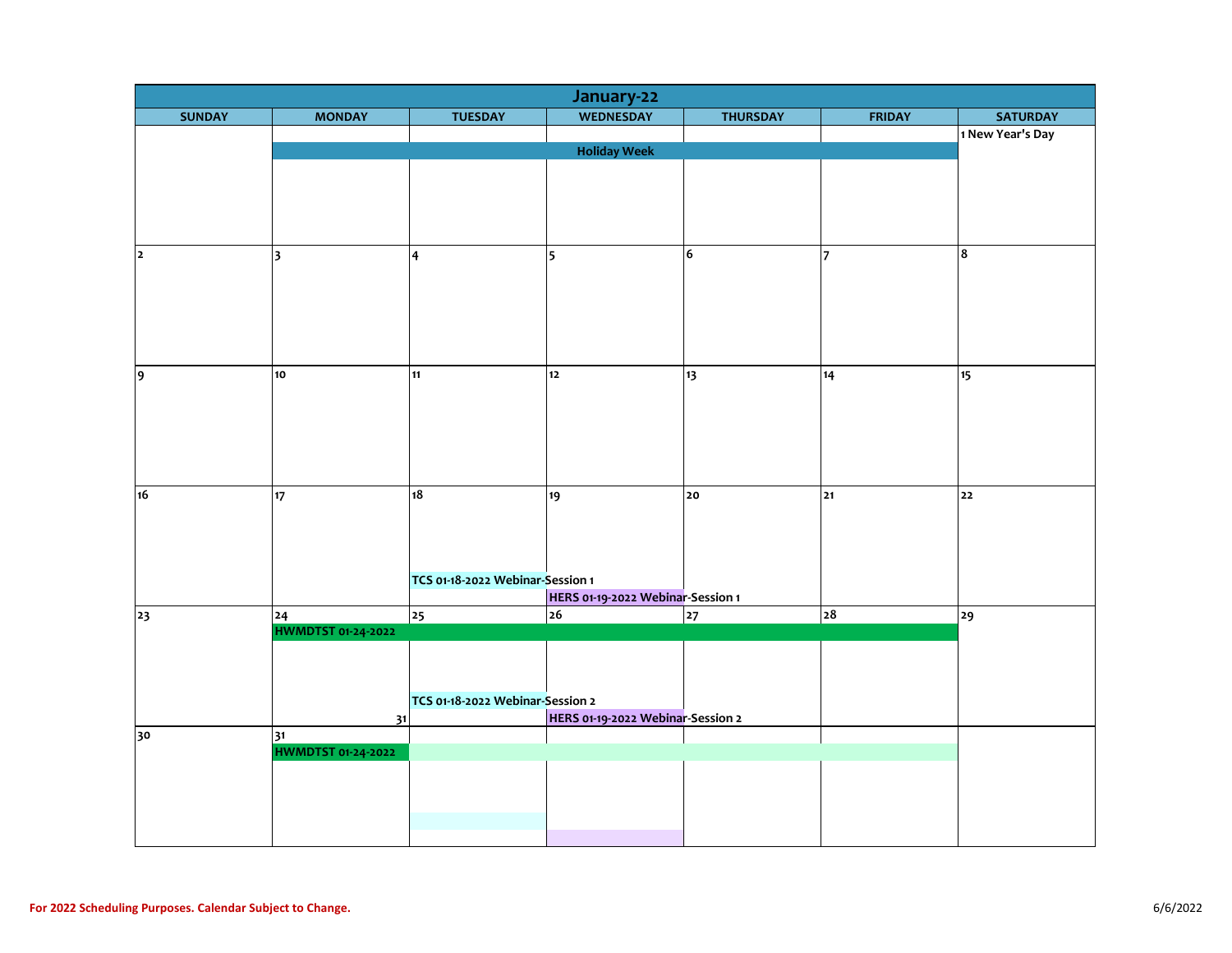| <b>WEDNESDAY</b><br><b>SUNDAY</b><br><b>MONDAY</b><br><b>TUESDAY</b><br><b>THURSDAY</b><br><b>FRIDAY</b><br><b>SATURDAY</b><br>$\overline{2}$<br>3<br>4<br>5<br>HWMDTST 01-24-2022<br>LMSTI 01-31-2022<br>TCS 01-18-2022 Webinar-Session 3<br>HERS 01-19-2022 Webinar-Session 3<br>8<br>6<br>$\overline{9}$<br>10<br>11<br>12<br>17<br>HERS 02-07-2022<br>TCS 01-18-2022 Webinar-Session 4<br>HERS 01-19-2022 Webinar-Session 4<br>$\overline{18}$<br>15<br>16<br>17<br>19<br>14<br>13<br>HERS 02-14-2022<br>TCS 01-18-2022 Webinar-Session 5<br>FLE-RR 02-17-2022 Webinar-Session 1<br>HERS 01-19-2022 Webinar-Session 5<br>21 President's Day<br>22<br>25<br>26<br>23<br>24<br>20<br>TCS 02-23-2022 Webinar-Session 1<br>HERS 02-22-2022 Webinar-Session 1<br>FLE-RR 02-17-2022 Webinar-Session 2<br>28<br>27<br><b>HWMDTST 02-28-2022</b><br>TCS 02-28-2022 | February-22 |  |  |  |  |  |  |  |  |  |
|----------------------------------------------------------------------------------------------------------------------------------------------------------------------------------------------------------------------------------------------------------------------------------------------------------------------------------------------------------------------------------------------------------------------------------------------------------------------------------------------------------------------------------------------------------------------------------------------------------------------------------------------------------------------------------------------------------------------------------------------------------------------------------------------------------------------------------------------------------------|-------------|--|--|--|--|--|--|--|--|--|
|                                                                                                                                                                                                                                                                                                                                                                                                                                                                                                                                                                                                                                                                                                                                                                                                                                                                |             |  |  |  |  |  |  |  |  |  |
|                                                                                                                                                                                                                                                                                                                                                                                                                                                                                                                                                                                                                                                                                                                                                                                                                                                                |             |  |  |  |  |  |  |  |  |  |
|                                                                                                                                                                                                                                                                                                                                                                                                                                                                                                                                                                                                                                                                                                                                                                                                                                                                |             |  |  |  |  |  |  |  |  |  |
|                                                                                                                                                                                                                                                                                                                                                                                                                                                                                                                                                                                                                                                                                                                                                                                                                                                                |             |  |  |  |  |  |  |  |  |  |
|                                                                                                                                                                                                                                                                                                                                                                                                                                                                                                                                                                                                                                                                                                                                                                                                                                                                |             |  |  |  |  |  |  |  |  |  |
|                                                                                                                                                                                                                                                                                                                                                                                                                                                                                                                                                                                                                                                                                                                                                                                                                                                                |             |  |  |  |  |  |  |  |  |  |
|                                                                                                                                                                                                                                                                                                                                                                                                                                                                                                                                                                                                                                                                                                                                                                                                                                                                |             |  |  |  |  |  |  |  |  |  |
|                                                                                                                                                                                                                                                                                                                                                                                                                                                                                                                                                                                                                                                                                                                                                                                                                                                                |             |  |  |  |  |  |  |  |  |  |
|                                                                                                                                                                                                                                                                                                                                                                                                                                                                                                                                                                                                                                                                                                                                                                                                                                                                |             |  |  |  |  |  |  |  |  |  |
|                                                                                                                                                                                                                                                                                                                                                                                                                                                                                                                                                                                                                                                                                                                                                                                                                                                                |             |  |  |  |  |  |  |  |  |  |
|                                                                                                                                                                                                                                                                                                                                                                                                                                                                                                                                                                                                                                                                                                                                                                                                                                                                |             |  |  |  |  |  |  |  |  |  |
|                                                                                                                                                                                                                                                                                                                                                                                                                                                                                                                                                                                                                                                                                                                                                                                                                                                                |             |  |  |  |  |  |  |  |  |  |
|                                                                                                                                                                                                                                                                                                                                                                                                                                                                                                                                                                                                                                                                                                                                                                                                                                                                |             |  |  |  |  |  |  |  |  |  |
|                                                                                                                                                                                                                                                                                                                                                                                                                                                                                                                                                                                                                                                                                                                                                                                                                                                                |             |  |  |  |  |  |  |  |  |  |
|                                                                                                                                                                                                                                                                                                                                                                                                                                                                                                                                                                                                                                                                                                                                                                                                                                                                |             |  |  |  |  |  |  |  |  |  |
|                                                                                                                                                                                                                                                                                                                                                                                                                                                                                                                                                                                                                                                                                                                                                                                                                                                                |             |  |  |  |  |  |  |  |  |  |
|                                                                                                                                                                                                                                                                                                                                                                                                                                                                                                                                                                                                                                                                                                                                                                                                                                                                |             |  |  |  |  |  |  |  |  |  |
|                                                                                                                                                                                                                                                                                                                                                                                                                                                                                                                                                                                                                                                                                                                                                                                                                                                                |             |  |  |  |  |  |  |  |  |  |
|                                                                                                                                                                                                                                                                                                                                                                                                                                                                                                                                                                                                                                                                                                                                                                                                                                                                |             |  |  |  |  |  |  |  |  |  |
|                                                                                                                                                                                                                                                                                                                                                                                                                                                                                                                                                                                                                                                                                                                                                                                                                                                                |             |  |  |  |  |  |  |  |  |  |
|                                                                                                                                                                                                                                                                                                                                                                                                                                                                                                                                                                                                                                                                                                                                                                                                                                                                |             |  |  |  |  |  |  |  |  |  |
|                                                                                                                                                                                                                                                                                                                                                                                                                                                                                                                                                                                                                                                                                                                                                                                                                                                                |             |  |  |  |  |  |  |  |  |  |
|                                                                                                                                                                                                                                                                                                                                                                                                                                                                                                                                                                                                                                                                                                                                                                                                                                                                |             |  |  |  |  |  |  |  |  |  |
|                                                                                                                                                                                                                                                                                                                                                                                                                                                                                                                                                                                                                                                                                                                                                                                                                                                                |             |  |  |  |  |  |  |  |  |  |
|                                                                                                                                                                                                                                                                                                                                                                                                                                                                                                                                                                                                                                                                                                                                                                                                                                                                |             |  |  |  |  |  |  |  |  |  |
|                                                                                                                                                                                                                                                                                                                                                                                                                                                                                                                                                                                                                                                                                                                                                                                                                                                                |             |  |  |  |  |  |  |  |  |  |
|                                                                                                                                                                                                                                                                                                                                                                                                                                                                                                                                                                                                                                                                                                                                                                                                                                                                |             |  |  |  |  |  |  |  |  |  |
|                                                                                                                                                                                                                                                                                                                                                                                                                                                                                                                                                                                                                                                                                                                                                                                                                                                                |             |  |  |  |  |  |  |  |  |  |
|                                                                                                                                                                                                                                                                                                                                                                                                                                                                                                                                                                                                                                                                                                                                                                                                                                                                |             |  |  |  |  |  |  |  |  |  |
|                                                                                                                                                                                                                                                                                                                                                                                                                                                                                                                                                                                                                                                                                                                                                                                                                                                                |             |  |  |  |  |  |  |  |  |  |
|                                                                                                                                                                                                                                                                                                                                                                                                                                                                                                                                                                                                                                                                                                                                                                                                                                                                |             |  |  |  |  |  |  |  |  |  |
|                                                                                                                                                                                                                                                                                                                                                                                                                                                                                                                                                                                                                                                                                                                                                                                                                                                                |             |  |  |  |  |  |  |  |  |  |
|                                                                                                                                                                                                                                                                                                                                                                                                                                                                                                                                                                                                                                                                                                                                                                                                                                                                |             |  |  |  |  |  |  |  |  |  |
|                                                                                                                                                                                                                                                                                                                                                                                                                                                                                                                                                                                                                                                                                                                                                                                                                                                                |             |  |  |  |  |  |  |  |  |  |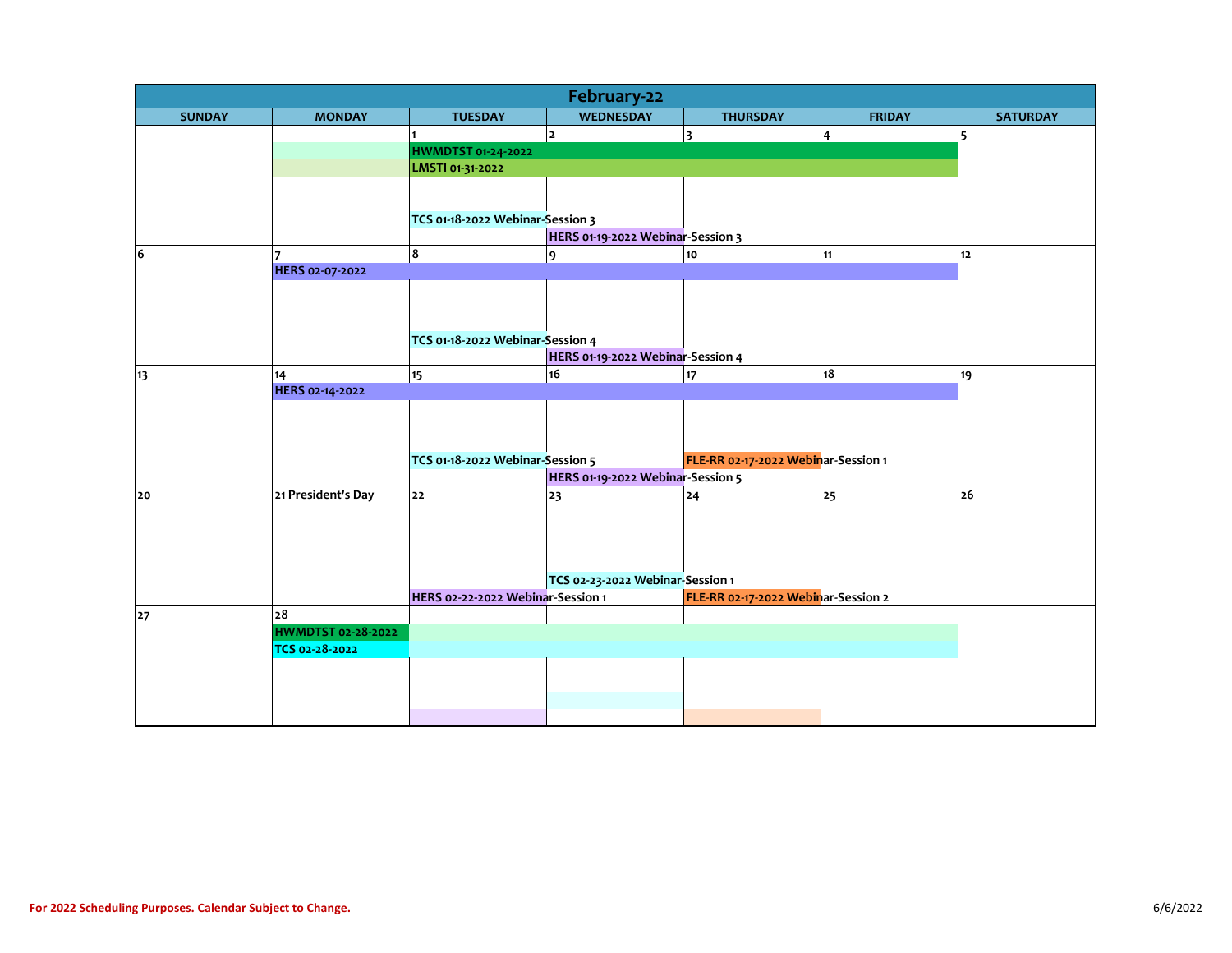| March-22      |                                                                |                                   |                                                                  |                                     |               |                 |  |  |
|---------------|----------------------------------------------------------------|-----------------------------------|------------------------------------------------------------------|-------------------------------------|---------------|-----------------|--|--|
| <b>SUNDAY</b> | <b>MONDAY</b>                                                  | <b>TUESDAY</b>                    | <b>WEDNESDAY</b>                                                 | <b>THURSDAY</b>                     | <b>FRIDAY</b> | <b>SATURDAY</b> |  |  |
|               |                                                                |                                   | $\overline{2}$                                                   | $\overline{\mathbf{3}}$             | 4             | 5               |  |  |
|               |                                                                | HWMDTST 02-28-2022                |                                                                  |                                     |               |                 |  |  |
|               |                                                                | TCS 02-28-2022                    |                                                                  |                                     |               |                 |  |  |
|               |                                                                |                                   |                                                                  |                                     |               |                 |  |  |
|               |                                                                |                                   |                                                                  |                                     |               |                 |  |  |
|               |                                                                |                                   | TCS 02-23-2022 Webinar-Session 2                                 |                                     |               |                 |  |  |
|               |                                                                | HERS 02-22-2022 Webinar-Session 2 |                                                                  | FLE-RR 02-17-2022 Webinar-Session 3 |               |                 |  |  |
| 6             |                                                                | 8                                 | $\overline{9}$                                                   | 10                                  | 11            | 12 <sup>2</sup> |  |  |
|               |                                                                | <b>HWMDTST 02-28-2022</b>         |                                                                  |                                     |               |                 |  |  |
|               | LMSTI 03-07-2022                                               |                                   |                                                                  |                                     |               |                 |  |  |
|               | HERS 03-07-2022                                                |                                   |                                                                  |                                     |               |                 |  |  |
|               |                                                                |                                   |                                                                  |                                     |               |                 |  |  |
|               |                                                                |                                   | TCS 02-23-2022 Webinar-Session 3                                 |                                     |               |                 |  |  |
|               |                                                                | HERS 02-22-2022 Webinar-Session 3 |                                                                  | FLE-RR 02-17-2022 Webinar-Session 4 |               |                 |  |  |
| 13            | 14                                                             | 15                                | 16                                                               | 17                                  | 18            | 19              |  |  |
|               |                                                                |                                   | HERS 24-Hr Resident 03-15-2022 (Webinar Completion Prerequisite) |                                     |               |                 |  |  |
|               |                                                                |                                   |                                                                  |                                     |               |                 |  |  |
|               |                                                                |                                   |                                                                  |                                     |               |                 |  |  |
|               |                                                                |                                   |                                                                  |                                     |               |                 |  |  |
|               |                                                                |                                   | TCS 02-23-2022 Webinar-Session 4                                 |                                     |               |                 |  |  |
|               |                                                                | HERS 02-22-2022 Webinar-Session 4 |                                                                  |                                     |               |                 |  |  |
| 20            | 21                                                             | 22                                | 23                                                               | 24                                  | 25            | 26              |  |  |
|               | <b>HWMDTST 03-21-2022</b>                                      |                                   |                                                                  |                                     |               |                 |  |  |
|               | TCS 03-21-2022                                                 |                                   |                                                                  |                                     |               |                 |  |  |
|               |                                                                |                                   |                                                                  |                                     |               |                 |  |  |
|               |                                                                |                                   |                                                                  |                                     |               |                 |  |  |
|               |                                                                |                                   | TCS 02-23-2022 Webinar-Session 5                                 |                                     |               |                 |  |  |
|               | 28                                                             | HERS 02-22-2022 Webinar-Session 5 |                                                                  |                                     |               |                 |  |  |
| 27            |                                                                | 29                                | 30                                                               | 31                                  |               |                 |  |  |
|               | HWMDTST 03-21-2022<br>LMSTI 03-28-2022 RESTRICTED REGISTRATION |                                   |                                                                  |                                     |               |                 |  |  |
|               | HERS 03-28-2022                                                |                                   |                                                                  |                                     |               |                 |  |  |
|               |                                                                |                                   |                                                                  |                                     |               |                 |  |  |
|               |                                                                |                                   |                                                                  |                                     |               |                 |  |  |
|               |                                                                |                                   |                                                                  |                                     |               |                 |  |  |
|               |                                                                |                                   |                                                                  |                                     |               |                 |  |  |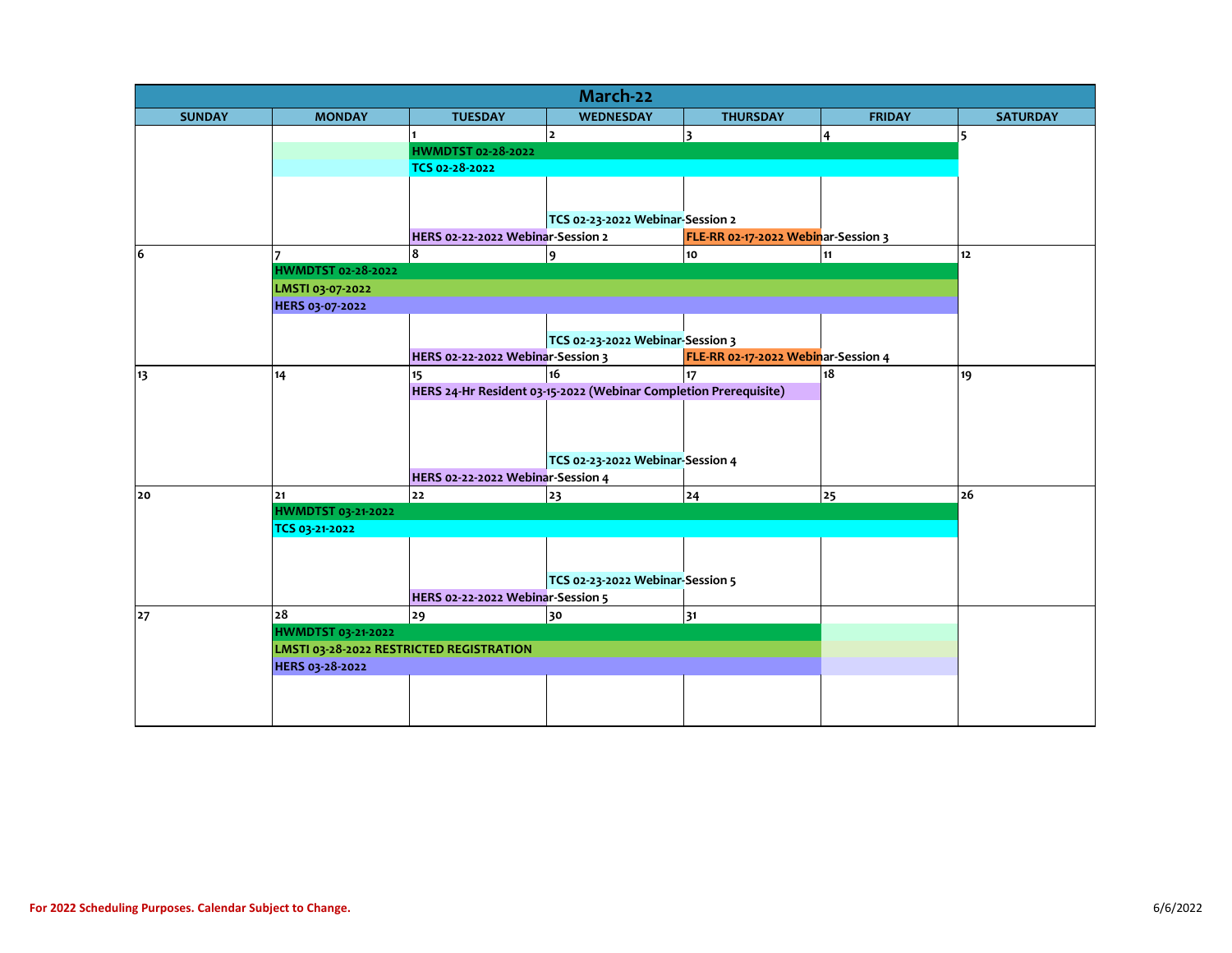| April-22                |                                           |                                                     |                  |                 |                    |                 |  |  |  |
|-------------------------|-------------------------------------------|-----------------------------------------------------|------------------|-----------------|--------------------|-----------------|--|--|--|
| <b>SUNDAY</b>           | <b>MONDAY</b>                             | <b>TUESDAY</b>                                      | <b>WEDNESDAY</b> | <b>THURSDAY</b> | <b>FRIDAY</b>      | <b>SATURDAY</b> |  |  |  |
|                         |                                           |                                                     |                  |                 |                    | $\overline{2}$  |  |  |  |
|                         |                                           |                                                     |                  |                 | HWMDTST 03-21-2022 |                 |  |  |  |
|                         |                                           |                                                     |                  |                 | LMSTI 03-28-2022   |                 |  |  |  |
|                         |                                           |                                                     |                  |                 | HERS 03-28-2022    |                 |  |  |  |
|                         |                                           |                                                     |                  |                 |                    |                 |  |  |  |
|                         |                                           |                                                     |                  |                 |                    |                 |  |  |  |
|                         |                                           |                                                     |                  |                 |                    |                 |  |  |  |
| $\overline{\mathbf{3}}$ | 4                                         | 5                                                   | 6                |                 | 8                  | 9               |  |  |  |
|                         |                                           |                                                     |                  |                 |                    |                 |  |  |  |
|                         |                                           |                                                     |                  |                 |                    |                 |  |  |  |
|                         |                                           |                                                     |                  |                 |                    |                 |  |  |  |
|                         |                                           |                                                     |                  |                 |                    |                 |  |  |  |
|                         |                                           |                                                     |                  |                 |                    |                 |  |  |  |
|                         |                                           |                                                     |                  |                 |                    |                 |  |  |  |
| 10                      | 11                                        | $12$                                                | 13               | 14              | 15                 | 16              |  |  |  |
|                         | HERS 04-11-2022                           |                                                     |                  |                 |                    |                 |  |  |  |
|                         | TCS 04-11-2022                            |                                                     |                  |                 |                    |                 |  |  |  |
|                         |                                           |                                                     |                  |                 |                    |                 |  |  |  |
|                         |                                           |                                                     |                  |                 |                    |                 |  |  |  |
|                         | TCS 04-11-2022 Webinar-Session 1          |                                                     |                  |                 |                    |                 |  |  |  |
|                         | 18                                        | HERS 04-12-2022 Webinar-Session 1                   |                  |                 |                    |                 |  |  |  |
| 17                      | <b>HWMDTST 04-18-2022</b>                 | 19                                                  | 20               | 21              | 22                 | 23              |  |  |  |
|                         |                                           |                                                     |                  |                 |                    |                 |  |  |  |
|                         |                                           | THMOST 04-18-2022 - RESTRICTED (BY INVITATION ONLY) |                  |                 |                    |                 |  |  |  |
|                         | FLE-RR 04-18-2022 Webinar-Session 1       |                                                     |                  |                 |                    |                 |  |  |  |
|                         | TCS 04-11-2022 Webinar-Session 2          |                                                     |                  |                 |                    |                 |  |  |  |
|                         |                                           | HERS 04-12-2022 Webinar-Session 2                   |                  |                 |                    |                 |  |  |  |
| 24                      | 25                                        | 26                                                  | 27               | 28              | 29                 | 30              |  |  |  |
|                         | <b>HWMDTST 04-18-2022</b>                 |                                                     |                  |                 |                    |                 |  |  |  |
|                         | HERS 04-25-2022                           |                                                     |                  |                 |                    |                 |  |  |  |
|                         | TSA RR101 04-25-2022 (BY INVITATION ONLY) |                                                     |                  |                 |                    |                 |  |  |  |
|                         | FLE-RR 04-18-2022 Webinar-Session 2       |                                                     |                  |                 |                    |                 |  |  |  |
|                         | TCS 04-11-2022 Webinar-Session 3          |                                                     |                  |                 |                    |                 |  |  |  |
|                         |                                           | HERS 04-12-2022 Webinar-Session 3                   |                  |                 |                    |                 |  |  |  |
|                         |                                           |                                                     |                  |                 |                    |                 |  |  |  |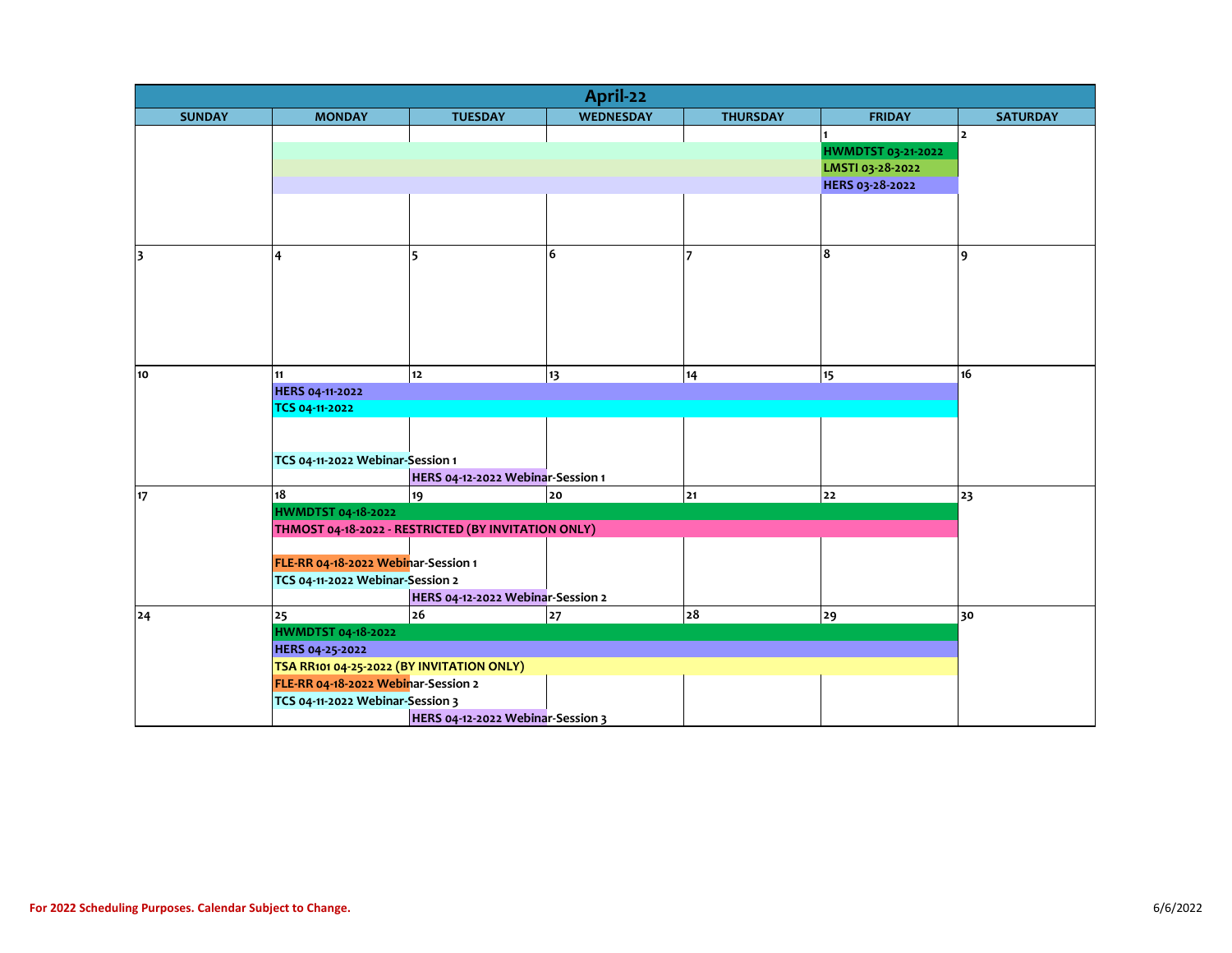| <b>May-22</b>    |                                           |                                   |                                                                       |                  |                |                 |  |  |  |
|------------------|-------------------------------------------|-----------------------------------|-----------------------------------------------------------------------|------------------|----------------|-----------------|--|--|--|
| <b>SUNDAY</b>    | <b>MONDAY</b>                             | <b>TUESDAY</b>                    | <b>WEDNESDAY</b>                                                      | <b>THURSDAY</b>  | <b>FRIDAY</b>  | <b>SATURDAY</b> |  |  |  |
|                  | $\overline{2}$                            | $\overline{\mathbf{3}}$           | $\overline{\mathbf{4}}$                                               | 5                | $6\phantom{a}$ | 7               |  |  |  |
|                  | HERS 05-02-2022                           |                                   |                                                                       |                  |                |                 |  |  |  |
|                  |                                           |                                   |                                                                       |                  |                |                 |  |  |  |
|                  |                                           |                                   |                                                                       |                  |                |                 |  |  |  |
|                  | FLE-RR 04-18-2022 Webinar-Session 3       |                                   |                                                                       |                  |                |                 |  |  |  |
|                  | TCS 04-11-2022 Webinar-Session 4          |                                   |                                                                       |                  |                |                 |  |  |  |
|                  |                                           | HERS 04-12-2022 Webinar-Session 4 |                                                                       |                  |                |                 |  |  |  |
| 8                | 9                                         | 10                                | 11<br>TCS 24-Hr Resident 05-10-2022 (Webinar Completion Prerequisite) | 12 <sup>12</sup> | 13             | 14              |  |  |  |
|                  |                                           |                                   |                                                                       |                  |                |                 |  |  |  |
|                  |                                           |                                   |                                                                       |                  |                |                 |  |  |  |
|                  |                                           |                                   |                                                                       |                  |                |                 |  |  |  |
|                  | FLE-RR 04-18-2022 Webinar-Session 4       |                                   |                                                                       |                  |                |                 |  |  |  |
|                  | TCS 04-11-2022 Webinar-Session 5          |                                   |                                                                       |                  |                |                 |  |  |  |
|                  |                                           | HERS 04-12-2022 Webinar-Session 5 |                                                                       |                  |                |                 |  |  |  |
| 15 <sub>15</sub> | 16                                        | 17 <sub>17</sub>                  | 18                                                                    | 19               | 20             | 21              |  |  |  |
|                  | TCS 05-16-2022                            |                                   |                                                                       |                  |                |                 |  |  |  |
|                  |                                           |                                   |                                                                       |                  |                |                 |  |  |  |
|                  |                                           |                                   |                                                                       |                  |                |                 |  |  |  |
|                  |                                           |                                   |                                                                       |                  |                |                 |  |  |  |
|                  |                                           |                                   |                                                                       |                  |                |                 |  |  |  |
|                  |                                           |                                   |                                                                       |                  |                |                 |  |  |  |
| 22               | 23                                        | 24                                | 25                                                                    | 26               | 27             | 28              |  |  |  |
|                  | LMSTI 05-23-2022                          |                                   |                                                                       |                  |                |                 |  |  |  |
|                  | HERS 05-23-2022                           |                                   |                                                                       |                  |                |                 |  |  |  |
|                  | TSA RR101 05-23-2022 (BY INVITATION ONLY) |                                   |                                                                       |                  |                |                 |  |  |  |
|                  |                                           |                                   |                                                                       |                  |                |                 |  |  |  |
|                  |                                           |                                   |                                                                       |                  |                |                 |  |  |  |
|                  |                                           |                                   |                                                                       |                  |                |                 |  |  |  |
| 29               | 30                                        | 31                                |                                                                       |                  |                |                 |  |  |  |
|                  |                                           |                                   | <b>Holiday Week</b><br>STEPS-SR 05-31-2022 TX Emerg Mgmt Conference   |                  |                |                 |  |  |  |
|                  |                                           |                                   |                                                                       |                  |                |                 |  |  |  |
|                  |                                           |                                   |                                                                       |                  |                |                 |  |  |  |
|                  |                                           |                                   |                                                                       |                  |                |                 |  |  |  |
|                  |                                           |                                   |                                                                       |                  |                |                 |  |  |  |
|                  |                                           |                                   |                                                                       |                  |                |                 |  |  |  |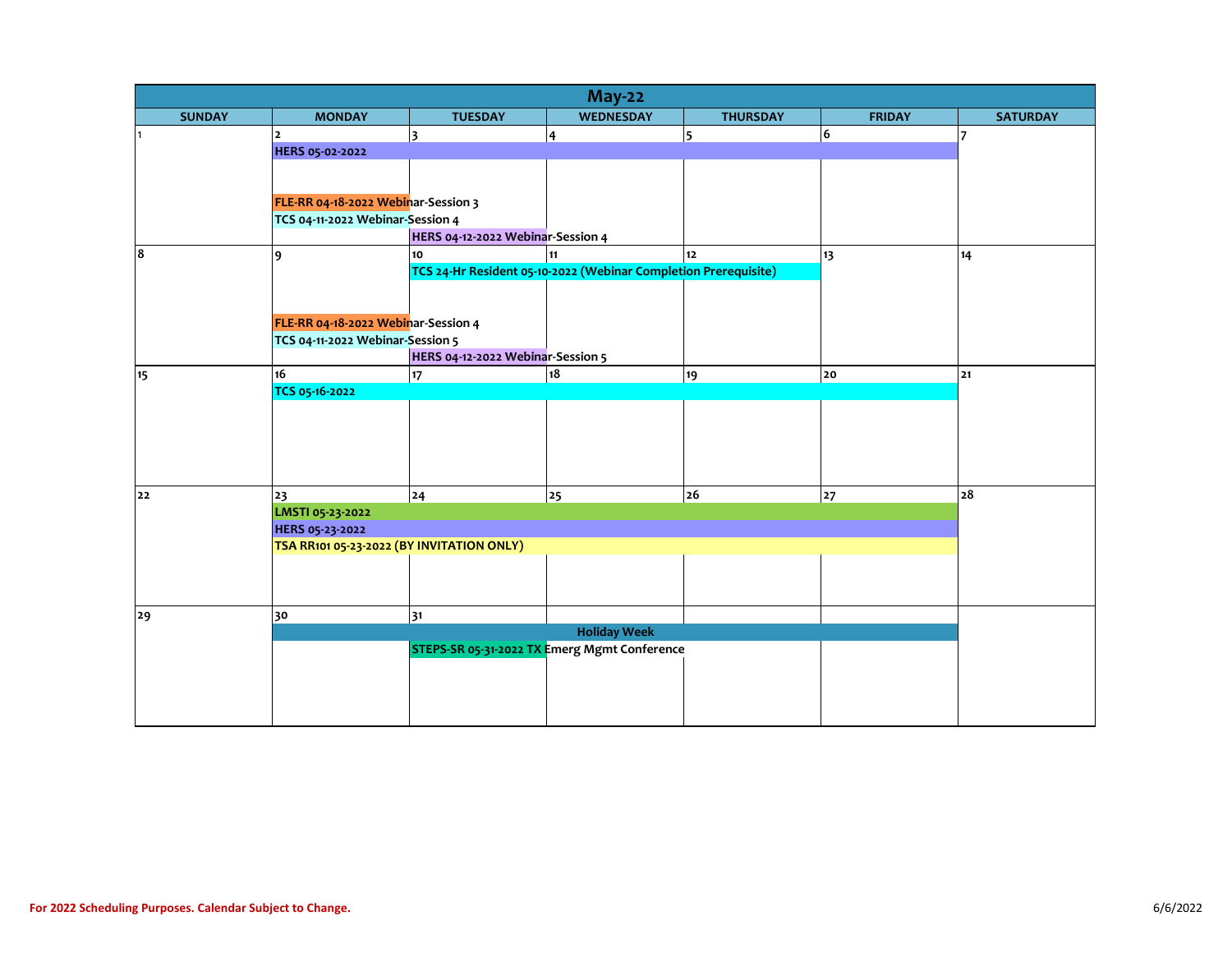| June-22       |                                     |                                                 |                                                                  |                 |               |                 |  |  |  |  |
|---------------|-------------------------------------|-------------------------------------------------|------------------------------------------------------------------|-----------------|---------------|-----------------|--|--|--|--|
| <b>SUNDAY</b> | <b>MONDAY</b>                       | <b>TUESDAY</b>                                  | <b>WEDNESDAY</b>                                                 | <b>THURSDAY</b> | <b>FRIDAY</b> | <b>SATURDAY</b> |  |  |  |  |
|               |                                     |                                                 |                                                                  | $\overline{2}$  | 3             | $\overline{4}$  |  |  |  |  |
|               |                                     |                                                 | <b>Holiday Week</b>                                              |                 |               |                 |  |  |  |  |
|               |                                     |                                                 |                                                                  |                 |               |                 |  |  |  |  |
|               |                                     |                                                 |                                                                  |                 |               |                 |  |  |  |  |
|               |                                     |                                                 |                                                                  |                 |               |                 |  |  |  |  |
|               |                                     |                                                 |                                                                  |                 |               |                 |  |  |  |  |
|               |                                     |                                                 |                                                                  |                 |               |                 |  |  |  |  |
| 5             | 6                                   |                                                 | 8                                                                | 9               | 10            | 11              |  |  |  |  |
|               | TCS 06-06-2022                      | <b>HWMDTST 06-06-2022</b>                       |                                                                  |                 |               |                 |  |  |  |  |
|               |                                     |                                                 |                                                                  |                 |               |                 |  |  |  |  |
|               |                                     |                                                 |                                                                  |                 |               |                 |  |  |  |  |
|               | FLE-RR 06-06-2022 Webinar-Session 1 |                                                 | TCS 06-08-2022 Webinar-Session 1                                 |                 |               |                 |  |  |  |  |
|               |                                     | HERS 06-07-2022 Webinar-Session 1               |                                                                  |                 |               |                 |  |  |  |  |
| 12            | 13                                  | 14                                              | 15                                                               | 16              | 17            | 18              |  |  |  |  |
|               | <b>HWMDTST 06-06-2022</b>           |                                                 |                                                                  |                 |               |                 |  |  |  |  |
|               | LMSTI 06-13-2022                    |                                                 |                                                                  |                 |               |                 |  |  |  |  |
|               | HERS 06-13-2022                     |                                                 |                                                                  |                 |               |                 |  |  |  |  |
|               |                                     |                                                 |                                                                  |                 |               |                 |  |  |  |  |
|               | FLE-RR 06-06-2022 Webinar-Session 2 |                                                 |                                                                  |                 |               |                 |  |  |  |  |
|               |                                     | HERS 06-07-2022 Webinar-Session 2               |                                                                  |                 |               |                 |  |  |  |  |
| 19            | 20                                  | 21                                              | 22                                                               | 23              | 24            | 25              |  |  |  |  |
|               | THMOST 06-20-2022                   |                                                 |                                                                  |                 |               |                 |  |  |  |  |
|               |                                     |                                                 | HERS 24-Hr Resident 06-21-2022 (Webinar Completion Prerequisite) |                 |               |                 |  |  |  |  |
|               |                                     |                                                 | TCS 24-Hr Resident 06-21-2022 (Webinar Completion Prerequisite)  |                 |               |                 |  |  |  |  |
|               |                                     |                                                 |                                                                  |                 |               |                 |  |  |  |  |
|               | FLE-RR 06-06-2022 Webinar-Session 3 |                                                 | TCS 06-08-2022 Webinar-Session 3                                 |                 |               |                 |  |  |  |  |
| 26            | 27                                  | HERS 06-07-2022 Webinar-Session 3<br>${\bf 28}$ |                                                                  |                 |               |                 |  |  |  |  |
|               | HERS 06-27-2022                     |                                                 | 29                                                               | 30              |               |                 |  |  |  |  |
|               |                                     |                                                 |                                                                  |                 |               |                 |  |  |  |  |
|               |                                     |                                                 |                                                                  |                 |               |                 |  |  |  |  |
|               |                                     |                                                 |                                                                  |                 |               |                 |  |  |  |  |
|               | FLE-RR 06-06-2022 Webinar-Session 4 |                                                 | TCS 06-08-2022 Webinar-Session 4                                 |                 |               |                 |  |  |  |  |
|               |                                     | HERS 06-07-2022 Webinar-Session 4               |                                                                  |                 |               |                 |  |  |  |  |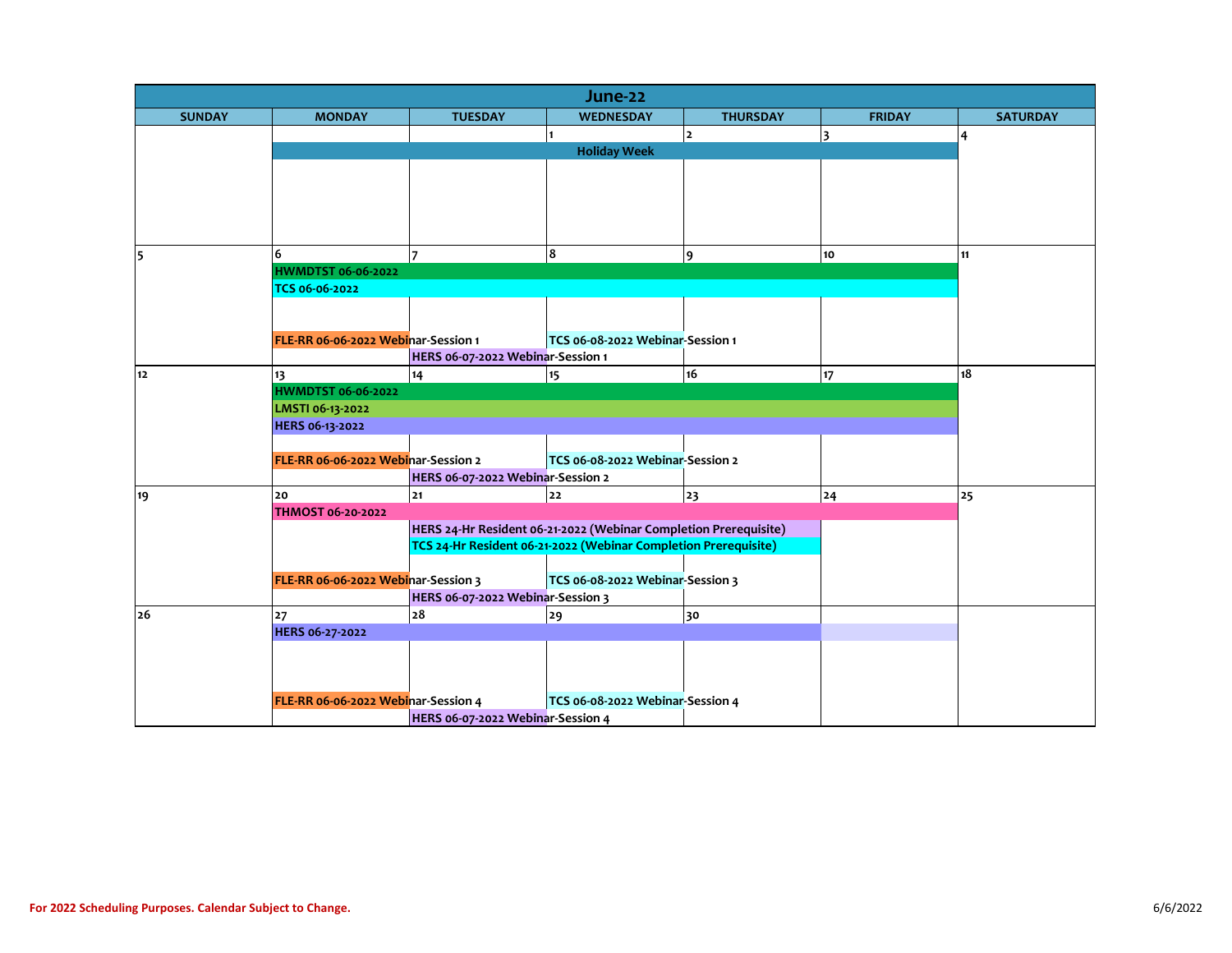| July-22       |                                      |                                   |                                       |                 |                |                         |  |  |
|---------------|--------------------------------------|-----------------------------------|---------------------------------------|-----------------|----------------|-------------------------|--|--|
| <b>SUNDAY</b> | <b>MONDAY</b>                        | <b>TUESDAY</b>                    | <b>WEDNESDAY</b>                      | <b>THURSDAY</b> | <b>FRIDAY</b>  | <b>SATURDAY</b>         |  |  |
|               |                                      |                                   |                                       |                 |                | $\overline{\mathbf{2}}$ |  |  |
|               |                                      |                                   |                                       | HERS 06-27-2022 |                |                         |  |  |
|               |                                      |                                   |                                       |                 | TCS 06-27-2022 |                         |  |  |
|               |                                      |                                   |                                       |                 |                |                         |  |  |
|               |                                      |                                   |                                       |                 |                |                         |  |  |
|               |                                      |                                   |                                       |                 |                |                         |  |  |
| 3             | 4 Fourth of July                     | 5                                 | 6                                     |                 | 8              | 9                       |  |  |
|               |                                      |                                   |                                       |                 |                |                         |  |  |
|               |                                      |                                   |                                       |                 |                |                         |  |  |
|               |                                      |                                   |                                       |                 |                |                         |  |  |
|               |                                      |                                   |                                       |                 |                |                         |  |  |
|               |                                      |                                   | TCS 06-08-2022 Webinar-Session 5      |                 |                |                         |  |  |
|               |                                      | HERS 06-07-2022 Webinar-Session 5 |                                       |                 |                |                         |  |  |
| 10            | 11                                   | 12                                | 13                                    | 14              | 15             | 16                      |  |  |
|               |                                      |                                   |                                       |                 |                |                         |  |  |
|               |                                      |                                   |                                       |                 |                |                         |  |  |
|               |                                      |                                   |                                       |                 |                |                         |  |  |
|               | FLE-RR 07-11-2022 Webinar-Session 1  |                                   |                                       |                 |                |                         |  |  |
|               |                                      |                                   |                                       |                 |                |                         |  |  |
| 17            | 18                                   | 19                                | 20                                    | 21              | 22             | 23                      |  |  |
|               |                                      |                                   | STEPS-PT 07-20-2022 Pentagon, Wash DC |                 |                |                         |  |  |
|               |                                      |                                   |                                       |                 |                |                         |  |  |
|               |                                      |                                   |                                       |                 |                |                         |  |  |
|               | FLE-RR 07-11-2022 Webinar-Session 2  |                                   |                                       |                 |                |                         |  |  |
|               |                                      | TCS 07-19-2022 Webinar-Session 1  |                                       |                 |                |                         |  |  |
|               | HERS 07-18-2022 Webinar-Session 1    |                                   |                                       |                 |                |                         |  |  |
| 24            | 25                                   | 26                                | 27                                    | 28              | 29             | 30                      |  |  |
|               |                                      |                                   |                                       |                 |                |                         |  |  |
|               |                                      |                                   |                                       |                 |                |                         |  |  |
|               |                                      |                                   |                                       |                 |                |                         |  |  |
|               | FLE-RR 07-11-2022 Webinar-Session 3  |                                   |                                       |                 |                |                         |  |  |
|               |                                      | TCS 07-19-2022 Webinar-Session 2  |                                       |                 |                |                         |  |  |
|               | 31 HERS 07-18-2022 Webinar-Session 2 |                                   |                                       |                 |                |                         |  |  |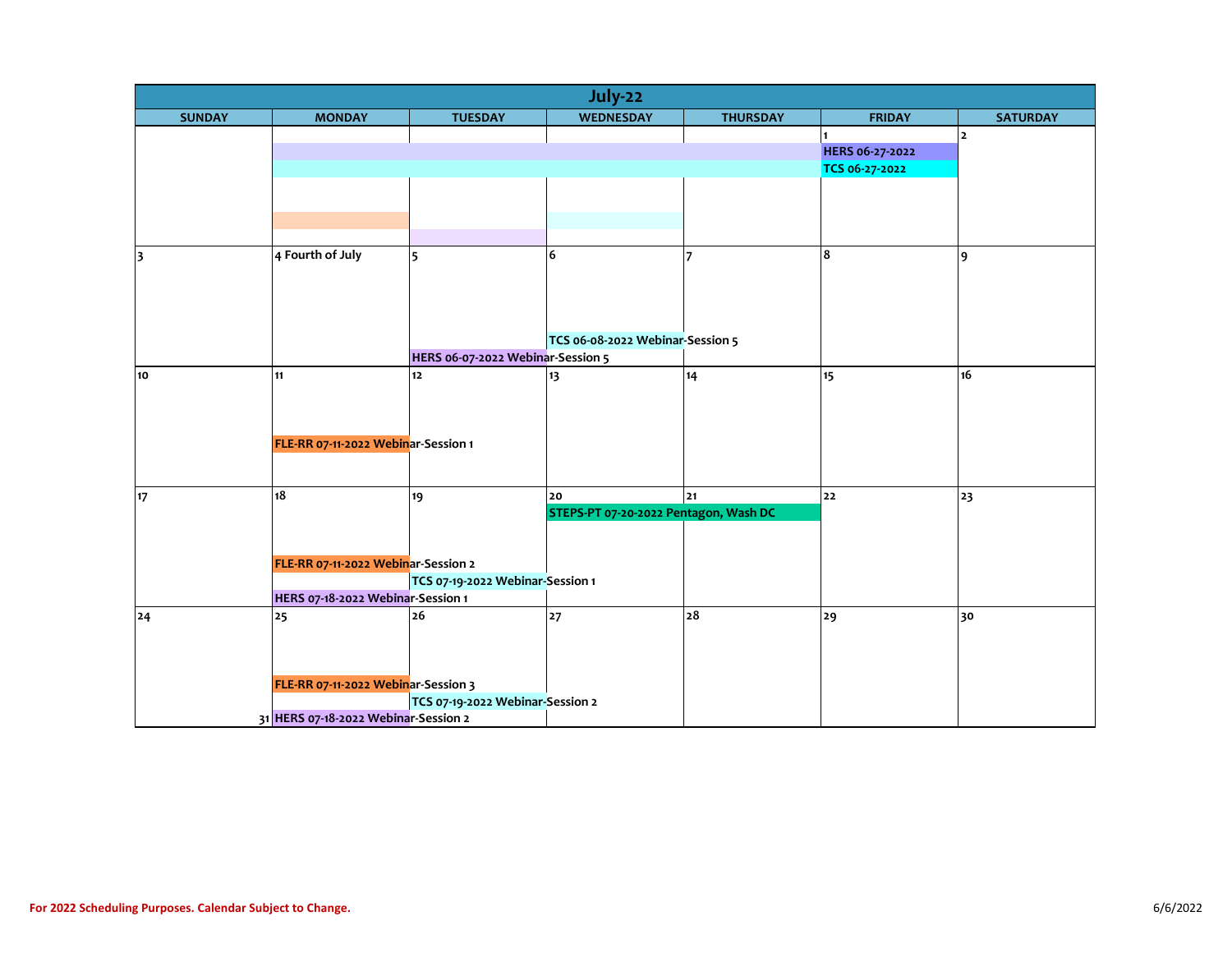| August-22                         |                                        |                                  |                  |                 |               |                 |  |  |  |
|-----------------------------------|----------------------------------------|----------------------------------|------------------|-----------------|---------------|-----------------|--|--|--|
| <b>SUNDAY</b>                     | <b>MONDAY</b>                          | <b>TUESDAY</b>                   | <b>WEDNESDAY</b> | <b>THURSDAY</b> | <b>FRIDAY</b> | <b>SATURDAY</b> |  |  |  |
|                                   | $\blacksquare$                         | 2                                | 3                | 4               | 5             | 6               |  |  |  |
|                                   |                                        |                                  |                  |                 |               |                 |  |  |  |
|                                   |                                        |                                  |                  |                 |               |                 |  |  |  |
|                                   |                                        |                                  |                  |                 |               |                 |  |  |  |
|                                   | FLE-RR 07-11-2022 Webinar-Session 4    |                                  |                  |                 |               |                 |  |  |  |
|                                   |                                        | TCS 07-19-2022 Webinar-Session 3 |                  |                 |               |                 |  |  |  |
|                                   | HERS 07-18-2022 Webinar-Session 3<br>8 |                                  |                  |                 |               |                 |  |  |  |
| 17                                |                                        | 9                                | 10               | 11              | 12            | 13              |  |  |  |
|                                   |                                        |                                  |                  |                 |               |                 |  |  |  |
|                                   |                                        |                                  |                  |                 |               |                 |  |  |  |
|                                   | FLE-RR 08-08-2022 Webinar-Session 1    |                                  |                  |                 |               |                 |  |  |  |
|                                   |                                        | TCS 07-19-2022 Webinar-Session 4 |                  |                 |               |                 |  |  |  |
| HERS 07-18-2022 Webinar-Session 4 |                                        |                                  |                  |                 |               |                 |  |  |  |
| 14                                | 15                                     | 16                               | 17               | 18              | 19            | 20              |  |  |  |
|                                   |                                        |                                  |                  |                 |               |                 |  |  |  |
|                                   |                                        |                                  |                  |                 |               |                 |  |  |  |
|                                   |                                        |                                  |                  |                 |               |                 |  |  |  |
|                                   | FLE-RR 08-08-2022 Webinar-Session 2    |                                  |                  |                 |               |                 |  |  |  |
|                                   |                                        | TCS 07-19-2022 Webinar-Session 5 |                  |                 |               |                 |  |  |  |
|                                   | HERS 07-18-2022 Webinar-Session 5      |                                  |                  |                 |               |                 |  |  |  |
| 21                                | 22                                     | 23                               | 24               | 25              | 26            | 27              |  |  |  |
|                                   |                                        |                                  |                  |                 |               |                 |  |  |  |
|                                   |                                        |                                  |                  |                 |               |                 |  |  |  |
|                                   |                                        |                                  |                  |                 |               |                 |  |  |  |
|                                   | FLE-RR 08-08-2022 Webinar-Session 3    |                                  |                  |                 |               |                 |  |  |  |
|                                   |                                        |                                  |                  |                 |               |                 |  |  |  |
| 28                                | 29                                     | 30                               | 31               |                 |               |                 |  |  |  |
|                                   |                                        |                                  |                  |                 |               |                 |  |  |  |
|                                   |                                        |                                  |                  |                 |               |                 |  |  |  |
|                                   |                                        |                                  |                  |                 |               |                 |  |  |  |
|                                   |                                        |                                  |                  |                 |               |                 |  |  |  |
|                                   |                                        |                                  |                  |                 |               |                 |  |  |  |
|                                   | FLE-RR 08-08-2022 Webinar-Session 4    |                                  |                  |                 |               |                 |  |  |  |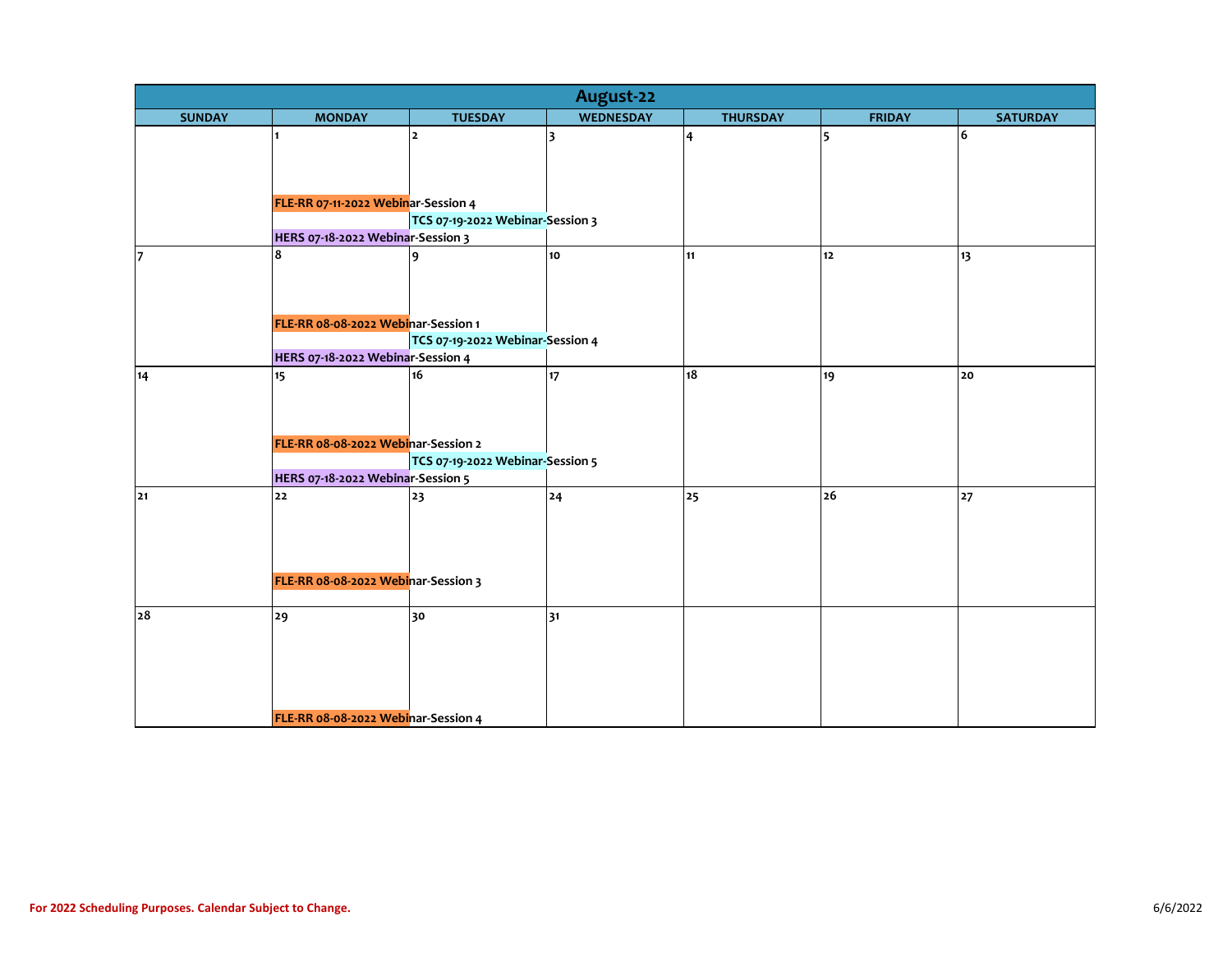| September-22            |                                     |                                   |                     |                  |               |                 |  |  |
|-------------------------|-------------------------------------|-----------------------------------|---------------------|------------------|---------------|-----------------|--|--|
| <b>SUNDAY</b>           | <b>MONDAY</b>                       | <b>TUESDAY</b>                    | <b>WEDNESDAY</b>    | <b>THURSDAY</b>  | <b>FRIDAY</b> | <b>SATURDAY</b> |  |  |
|                         |                                     |                                   |                     |                  | $\mathbf{2}$  | 3               |  |  |
|                         |                                     |                                   |                     |                  |               |                 |  |  |
|                         |                                     |                                   |                     |                  |               |                 |  |  |
|                         |                                     |                                   |                     |                  |               |                 |  |  |
|                         |                                     |                                   |                     |                  |               |                 |  |  |
|                         |                                     |                                   |                     |                  |               |                 |  |  |
| $\overline{\mathbf{4}}$ | 5 Labor Day                         | 6                                 | 17                  | 8                | 9             | 10 <sub>o</sub> |  |  |
|                         |                                     |                                   | <b>Holiday Week</b> |                  |               |                 |  |  |
|                         |                                     |                                   |                     |                  |               |                 |  |  |
|                         |                                     |                                   |                     |                  |               |                 |  |  |
|                         |                                     |                                   |                     |                  |               |                 |  |  |
|                         |                                     |                                   |                     |                  |               |                 |  |  |
| 11                      | 12                                  |                                   |                     | 15 <sup>15</sup> | 16            |                 |  |  |
|                         |                                     | 13                                | 14                  |                  |               | 17              |  |  |
|                         |                                     |                                   |                     |                  |               |                 |  |  |
|                         |                                     |                                   |                     |                  |               |                 |  |  |
|                         | FLE-RR 09-12-2022 Webinar-Session 1 |                                   |                     |                  |               |                 |  |  |
|                         | TCS 09-12-2022 Webinar-Session 1    |                                   |                     |                  |               |                 |  |  |
|                         |                                     | HERS 09-13-2022 Webinar-Session 1 |                     |                  |               |                 |  |  |
| 18                      | 19                                  | 20                                | $21$                | 22               | 23            | 24              |  |  |
|                         |                                     |                                   |                     |                  |               |                 |  |  |
|                         |                                     |                                   |                     |                  |               |                 |  |  |
|                         |                                     |                                   |                     |                  |               |                 |  |  |
|                         | FLE-RR 09-12-2022 Webinar-Session 2 |                                   |                     |                  |               |                 |  |  |
|                         | TCS 09-12-2022 Webinar-Session 2    | HERS 09-13-2022 Webinar-Session 2 |                     |                  |               |                 |  |  |
| 25                      | 26                                  | 27                                | 28                  | 29               | 30            |                 |  |  |
|                         | <b>HERS 09-26-2022</b>              |                                   |                     |                  |               |                 |  |  |
|                         |                                     |                                   |                     |                  |               |                 |  |  |
|                         |                                     |                                   |                     |                  |               |                 |  |  |
|                         | FLE-RR 09-12-2022 Webinar-Session 3 |                                   |                     |                  |               |                 |  |  |
|                         | TCS 09-12-2022 Webinar-Session 3    |                                   |                     |                  |               |                 |  |  |
|                         |                                     | HERS 09-13-2022 Webinar-Session 3 |                     |                  |               |                 |  |  |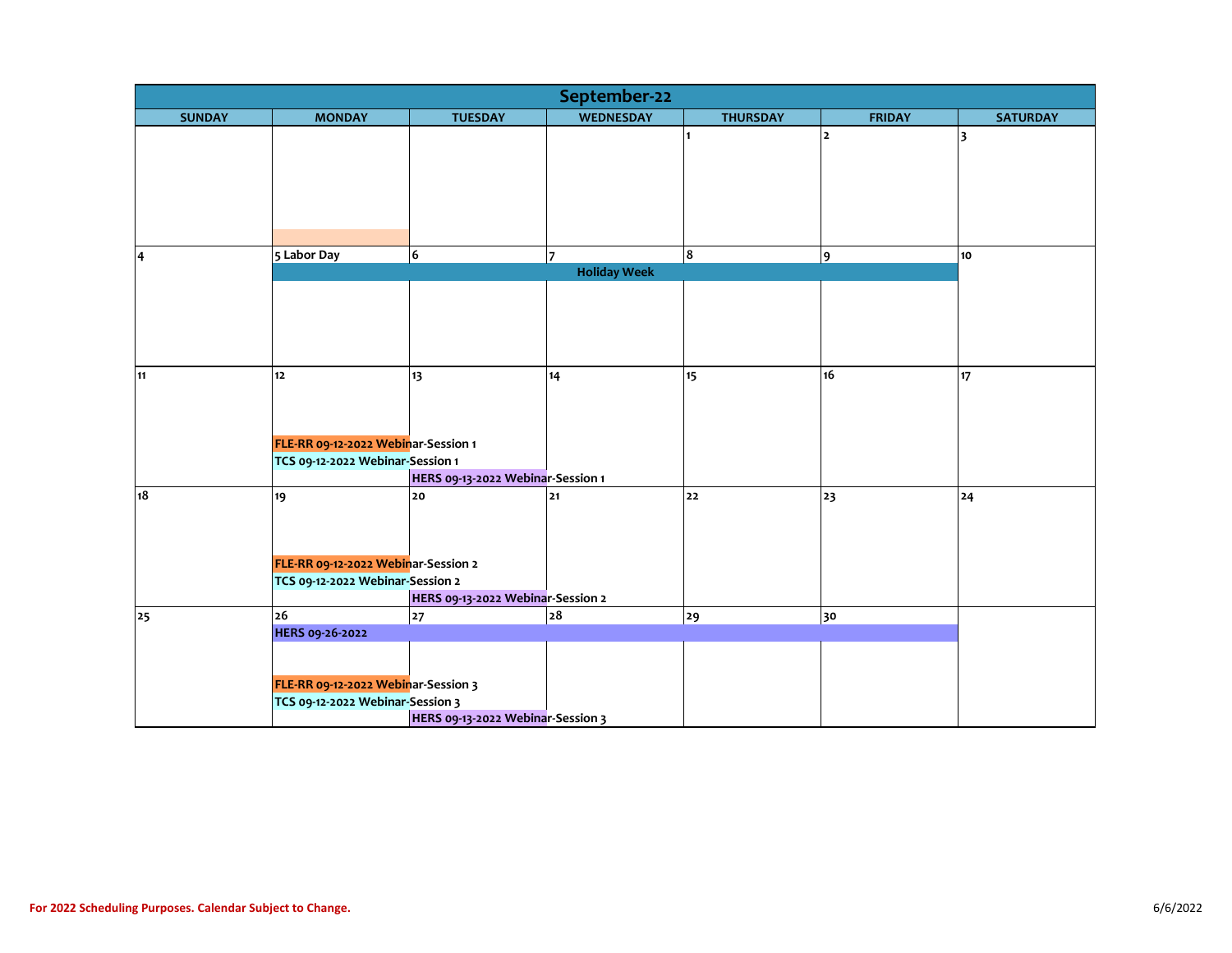| October-22                               |                                     |                                          |                  |                                                        |                |                          |  |  |  |  |
|------------------------------------------|-------------------------------------|------------------------------------------|------------------|--------------------------------------------------------|----------------|--------------------------|--|--|--|--|
| <b>SUNDAY</b>                            | <b>MONDAY</b>                       | <b>TUESDAY</b>                           | <b>WEDNESDAY</b> | <b>THURSDAY</b>                                        | <b>FRIDAY</b>  | <b>SATURDAY</b>          |  |  |  |  |
|                                          |                                     |                                          |                  |                                                        |                |                          |  |  |  |  |
|                                          |                                     |                                          |                  |                                                        |                |                          |  |  |  |  |
|                                          |                                     |                                          |                  |                                                        |                | STEPS-PT 10-01-2022 Lehi |  |  |  |  |
|                                          |                                     |                                          |                  |                                                        |                |                          |  |  |  |  |
|                                          |                                     |                                          |                  |                                                        |                |                          |  |  |  |  |
|                                          |                                     |                                          |                  |                                                        |                |                          |  |  |  |  |
| $\mathbf{z}$                             | $\overline{\mathbf{3}}$             | $\overline{4}$                           | 5                | 6                                                      | $\overline{7}$ | 8                        |  |  |  |  |
|                                          | <b>HWMDTST 10-03-2022</b>           |                                          |                  |                                                        |                |                          |  |  |  |  |
| STEPS-PT 10-01-2022 Lehigh Cty Joint Ops |                                     |                                          |                  |                                                        |                |                          |  |  |  |  |
|                                          |                                     |                                          |                  |                                                        |                |                          |  |  |  |  |
|                                          | FLE-RR 09-12-2022 Webinar-Session 4 |                                          |                  |                                                        |                |                          |  |  |  |  |
|                                          | TCS 09-12-2022 Webinar-Session 4    |                                          |                  |                                                        |                |                          |  |  |  |  |
|                                          |                                     | HERS 09-13-2022 Webinar-Session 4        |                  |                                                        |                |                          |  |  |  |  |
| 9                                        | 10                                  | 11                                       | $12$             | 13                                                     | 14             | 15                       |  |  |  |  |
|                                          | <b>HWMDTST 10-03-2022</b>           |                                          |                  |                                                        |                |                          |  |  |  |  |
|                                          | LMSTI 10-10-2022                    |                                          |                  |                                                        |                |                          |  |  |  |  |
|                                          | HERS 10-10-2022                     |                                          |                  |                                                        |                |                          |  |  |  |  |
|                                          |                                     |                                          |                  | STEPS-SR 10-13-2022 Hasusha Cty Emerg Mgmt             |                |                          |  |  |  |  |
|                                          | TCS 09-12-2022 Webinar-Session 5    |                                          |                  |                                                        |                |                          |  |  |  |  |
|                                          |                                     | HERS 09-13-2022 Webinar-Session 5        |                  |                                                        |                |                          |  |  |  |  |
| 16                                       | 17 <sup>17</sup>                    | 18                                       | 19               | 20                                                     | 21             | 22                       |  |  |  |  |
|                                          | TCS 10-17-2022                      |                                          |                  |                                                        |                |                          |  |  |  |  |
|                                          |                                     | STEPS-SR 10-18-2022 Lehigh Cty Joint Ops |                  |                                                        |                |                          |  |  |  |  |
|                                          |                                     |                                          |                  |                                                        |                |                          |  |  |  |  |
|                                          | TCS 10-17-2022 Webinar-Session 1    |                                          |                  |                                                        |                |                          |  |  |  |  |
|                                          |                                     | HERS 10-18-2022 Webinar-Session 1        |                  |                                                        |                |                          |  |  |  |  |
| 23                                       | 24                                  | 25                                       | 26               | 27                                                     | ${\bf 28}$     | 29                       |  |  |  |  |
|                                          | HERS 10-24-2022                     |                                          |                  |                                                        |                |                          |  |  |  |  |
|                                          |                                     |                                          |                  | (2) STEPS-SR 10-26-2022 Anoka Cty Emerg Mgmt 8AM & 6PM |                |                          |  |  |  |  |
|                                          |                                     |                                          |                  |                                                        |                |                          |  |  |  |  |
|                                          | FLE-RR 10-24-2022 Webinar-Session 1 |                                          |                  |                                                        |                |                          |  |  |  |  |
|                                          | TCS 10-17-2022 Webinar-Session 2    |                                          |                  |                                                        |                |                          |  |  |  |  |
|                                          |                                     | HERS 10-18-2022 Webinar-Session 2        |                  |                                                        |                |                          |  |  |  |  |
| 30                                       | 31                                  |                                          |                  |                                                        |                |                          |  |  |  |  |
|                                          | <b>HWMDTST 10-31-2022</b>           |                                          |                  |                                                        |                |                          |  |  |  |  |
|                                          |                                     |                                          |                  |                                                        |                |                          |  |  |  |  |
|                                          |                                     |                                          |                  |                                                        |                |                          |  |  |  |  |
|                                          | FLE-RR 10-24-2022 Webinar-Session 2 |                                          |                  |                                                        |                |                          |  |  |  |  |
|                                          | TCS 10-17-2022 Webinar-Session 3    |                                          |                  |                                                        |                |                          |  |  |  |  |
|                                          |                                     |                                          |                  |                                                        |                |                          |  |  |  |  |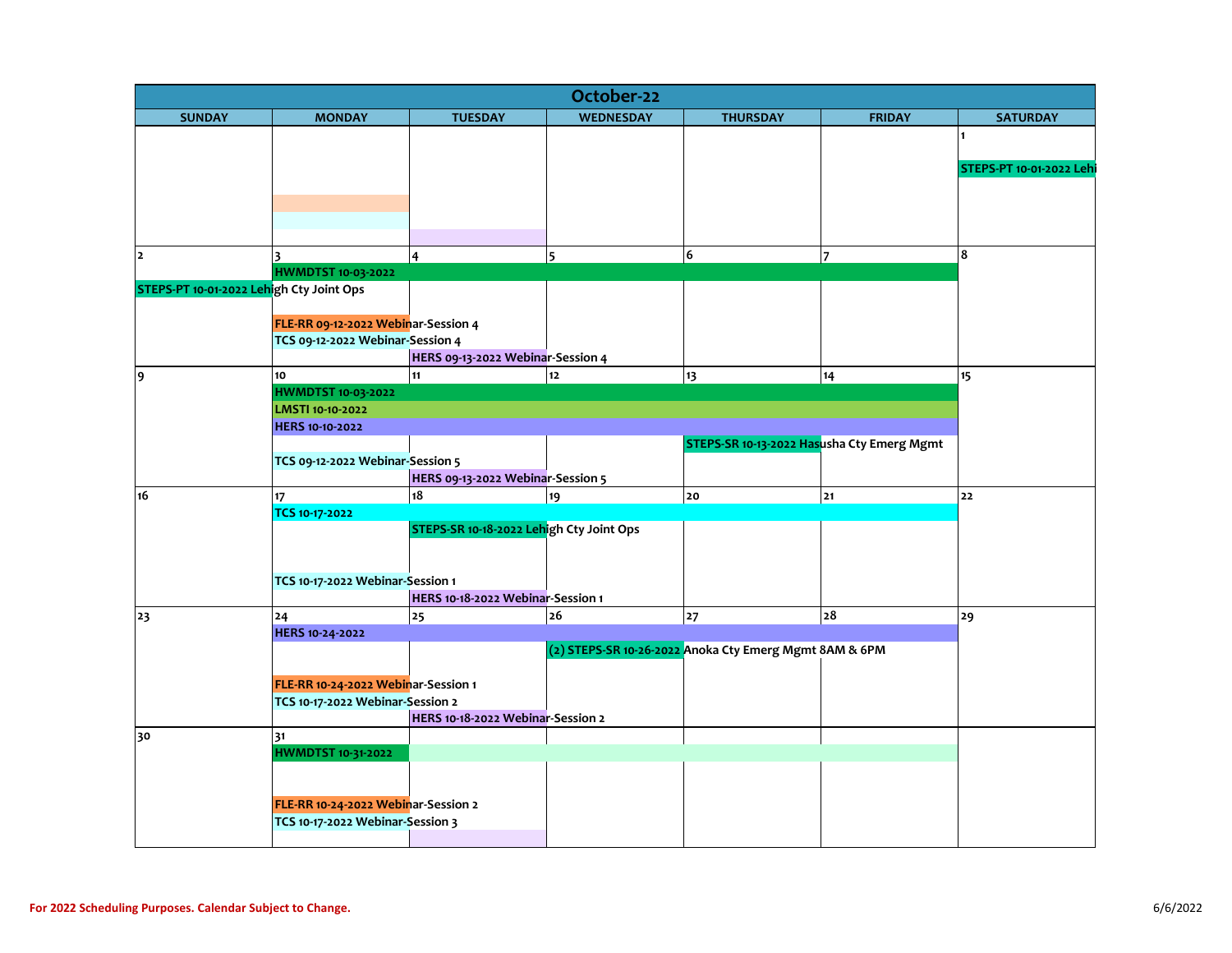| November-22                              |                                     |                                   |                     |                 |                |                          |  |  |  |
|------------------------------------------|-------------------------------------|-----------------------------------|---------------------|-----------------|----------------|--------------------------|--|--|--|
| <b>SUNDAY</b>                            | <b>MONDAY</b>                       | <b>TUESDAY</b>                    | WEDNESDAY           | <b>THURSDAY</b> | <b>FRIDAY</b>  | <b>SATURDAY</b>          |  |  |  |
|                                          |                                     |                                   | <u> 2</u>           | 3               | $\overline{4}$ | 5                        |  |  |  |
|                                          |                                     | <b>HWMDTST 10-31-2022</b>         |                     |                 |                |                          |  |  |  |
|                                          |                                     |                                   |                     |                 |                |                          |  |  |  |
|                                          |                                     |                                   |                     |                 |                | STEPS-FR 11-05-2022 Lehi |  |  |  |
|                                          |                                     |                                   |                     |                 |                |                          |  |  |  |
|                                          |                                     |                                   |                     |                 |                |                          |  |  |  |
|                                          |                                     | HERS 10-18-2022 Webinar-Session 3 |                     |                 |                |                          |  |  |  |
| 6                                        |                                     | $\overline{\mathbf{8}}$           | 9                   | 10              | 11             | $12$                     |  |  |  |
|                                          | <b>HWMDTST 10-31-2022</b>           |                                   |                     |                 |                |                          |  |  |  |
|                                          | LMSTI 11-07-2022                    |                                   |                     |                 |                |                          |  |  |  |
| STEPS-FR 11-05-2022 Lehigh Cty Joint Ops |                                     |                                   |                     |                 |                |                          |  |  |  |
|                                          | FLE-RR 10-24-2022 Webinar-Session 3 |                                   |                     |                 |                |                          |  |  |  |
|                                          | TCS 10-17-2022 Webinar-Session 4    |                                   |                     |                 |                |                          |  |  |  |
|                                          |                                     | HERS 10-18-2022 Webinar-Session 4 |                     |                 |                |                          |  |  |  |
| 13                                       | 14                                  | 15                                | 16                  | 17              | 18             | 19                       |  |  |  |
|                                          | TCS 11-14-2022                      |                                   |                     |                 |                |                          |  |  |  |
|                                          |                                     |                                   |                     |                 |                |                          |  |  |  |
|                                          |                                     |                                   |                     |                 |                |                          |  |  |  |
|                                          | FLE-RR 10-24-2022 Webinar-Session 4 |                                   |                     |                 |                |                          |  |  |  |
|                                          | TCS 10-17-2022 Webinar-Session 5    |                                   |                     |                 |                |                          |  |  |  |
|                                          |                                     | HERS 10-18-2022 Webinar-Session 5 |                     |                 |                |                          |  |  |  |
| 20                                       | 21                                  | 22                                | 23                  | 24              | 25             | 26                       |  |  |  |
|                                          |                                     |                                   | <b>Holiday Week</b> |                 |                |                          |  |  |  |
|                                          |                                     |                                   |                     |                 |                |                          |  |  |  |
|                                          |                                     |                                   |                     |                 |                |                          |  |  |  |
|                                          |                                     |                                   |                     |                 |                |                          |  |  |  |
|                                          |                                     |                                   |                     |                 |                |                          |  |  |  |
|                                          | 28                                  | 29                                | 30                  |                 |                |                          |  |  |  |
| 27                                       |                                     |                                   |                     |                 |                |                          |  |  |  |
|                                          |                                     |                                   |                     |                 |                |                          |  |  |  |
|                                          |                                     |                                   |                     |                 |                |                          |  |  |  |
|                                          |                                     |                                   |                     |                 |                |                          |  |  |  |
|                                          |                                     |                                   |                     |                 |                |                          |  |  |  |
|                                          |                                     |                                   |                     |                 |                |                          |  |  |  |
|                                          |                                     |                                   |                     |                 |                |                          |  |  |  |